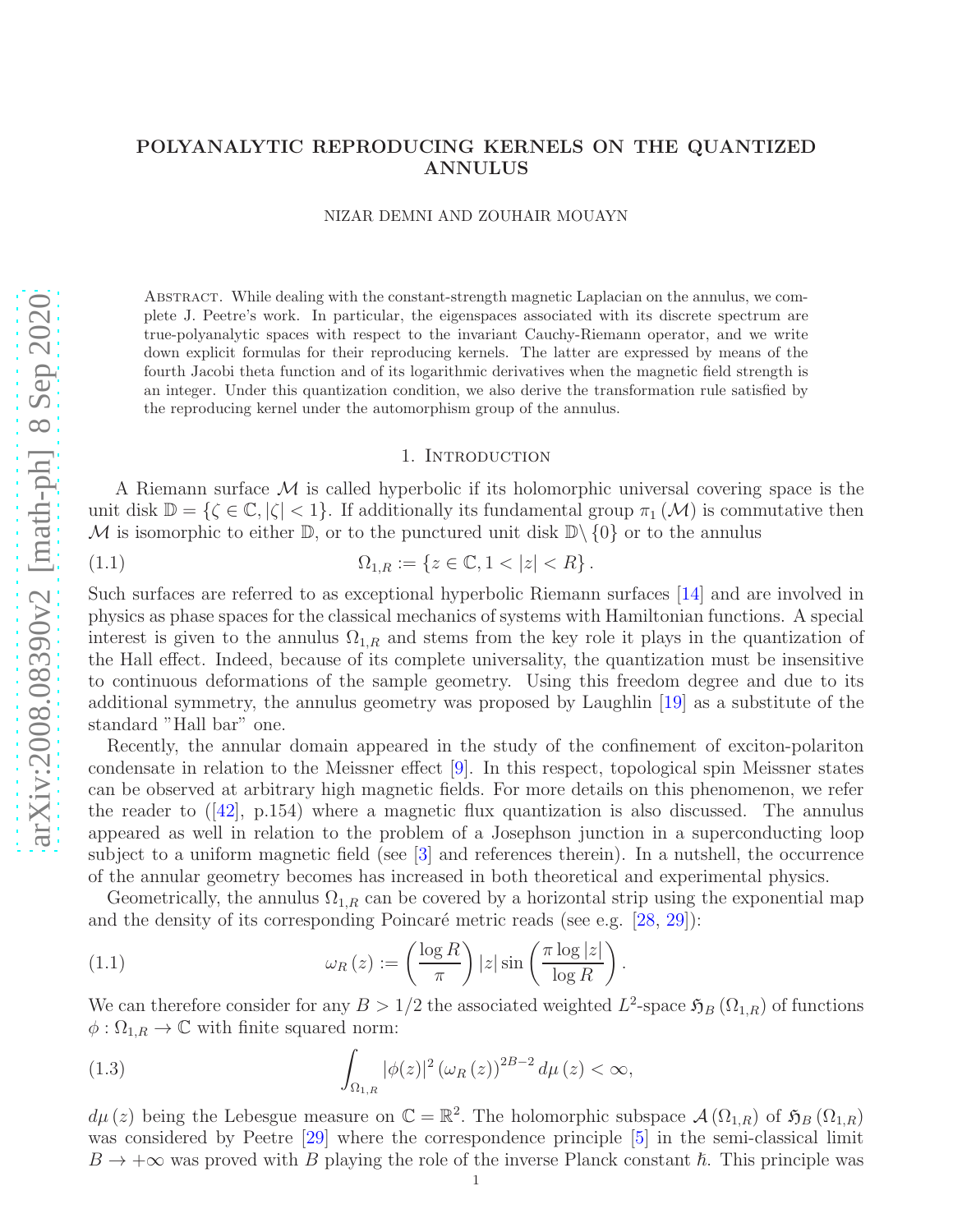#### 2 N. DEMNI AND Z. MOUAYN

connected with the holomorphic Berezin transform whose integral kernel is expressible in terms of the reproducing kernel of  $\mathcal{A}(\Omega_{1,R})$ . The latter was obtained in [\[30\]](#page-11-4) (see section 7 there) and may be written in a more compact form using Euler's reflection formula for the Gamma function [\[2\]](#page-10-4) as:

<span id="page-1-0"></span>
$$
(1.2) \tK_0^{(R,B)}(z,w) := \frac{(2\pi)^{2B-3}}{\Gamma(2B-1) R^B(\log R)^{2B-1}} \sum_{j\in\mathbb{Z}} \left| \Gamma\left(B + i\frac{\log R}{\pi} (j+B)\right) \right|^2 \left(\frac{z\overline{w}}{R}\right)^j.
$$

The subspace  $\mathcal{A}(\Omega_{1,R})$  fits also the null space

(1.3) 
$$
\mathcal{E}_0(\Omega_{1,R}) = \{ \phi \in \mathfrak{H}_B(\Omega_{1,R}), \Delta_B \phi = 0 \}
$$

of the following so-called invariant Laplacian operator with weight  $B_{t}([29])$  $B_{t}([29])$  $B_{t}([29])$ :

(1.4) 
$$
\Delta_B := -(\omega_R(z))^2 \partial_{z\overline{z}} - 2B\omega_R(z) (\partial_z \omega_R(z)) \partial_{\overline{z}}.
$$

This is a densely-defined operator on  $\mathfrak{H}_B(\Omega_{1,R})$  whose discrete spectrum consists of the following finite set of eigenvalues:

$$
\lambda_{B,m} := -m(2B - m - 1), \ m = 0, 1, ..., \lfloor B - (1/2) \rfloor,
$$

each being of infinite multiplicity ( $|x|$  stands for the greatest integer not exceeding x).

<span id="page-1-1"></span>In this paper, we are concerned with higher Landau-Levels eigenspaces:

(1.5) 
$$
\mathcal{E}_m(\Omega_{1,R}) = \{ \phi \in \mathfrak{H}_B(\Omega_{1,R}), \Delta_B \phi = \lambda_{B,m} \phi \}, \quad m = 0, 1, ..., \lfloor B - (1/2) \rfloor.
$$

For a fixed Landau level  $\lambda_{B,m}$ , the corresponding eigenspace turns out to be the mth true polyanalytic space  $\Omega_{1,R}$  with respect to the invariant Cauchy-Riemann operator  $(\omega_R(z))^2 \overline{\partial}$ . Moreover, we shall extend Peetre's formula [\(1.2\)](#page-1-0) by establishing an explicit formula for the reproducing kernel  $K_m^{(R,B)}(z,w)$  of the Hilbert space  $\mathcal{E}_m(\Omega_{1,R})$ . More precisely, the non-orthonormal basis elements were expressed in [\[29\]](#page-11-3) through Routh-Romanovski polynomials [\[35,](#page-11-5) [36\]](#page-11-6) and we shall compute below their  $L^2$ -norm. These eigenfunctions were determined in [\[29\]](#page-11-3) after carrying the eigenvalue problem into the one of the Schrödinger operator associated with the hyperbolic Scarf potential [\[1\]](#page-10-5). In this respect, it is worth noting that the boundedness of this potential implies the existence of a continuous spectrum for  $\Delta_B$  corresponding to scattering states.

Back to bound states, it is known that Routh-Romanovski polynomials may be represented through Jacobi polynomials with imaginary arguments and parameters. Making use of this relation, we shall prove that under the quantization condition  $B \in \mathbb{Z}_+$ , the reproducing kernel  $K_m^{(R,B)}(z,w)$ may be expressed through higher derivatives of the fourth Jacobi's theta function  $\theta_4$ . In particular, one retrieves the known fact that  $K_0^{(R,B)}$  $0^{(R,D)}(z,w)$  is closely connected to Weierstrass elliptic function  $\wp$  associated with the rectangular lattice  $[6]$ . Under the same condition, we shall also derive the transformation rule of  $K_m^{(R,B)}(z,w)$  under the action of the inversion with respect to the circle centered at the origin and of radius R. Since this kernel is readily seen to be invariant under rotations, this transformation rule exhausts its quasi-invariance under the automorphism group of the annulus. Of course, one can not expect a strong analogy with the Poincaré disc case since the automorphism group of the latter model is much more larger than the one of the annulus.

The paper is organized as follows. In section 2, we recall some geometrical facts about the invariant Laplacian  $\Delta_B$  as well as some of its needed spectral properties. In section 3, we write down the orthonormal basis of the eigenspaces [\(1.5\)](#page-1-1) associated with the discrete spectrum of  $\Delta_B$ , discuss their poly-analyticity property and derive explicit expressions for the corresponding reproducing kernels. Section 4 is devoted to the relation of these kernels to the fourth Jacobi Theta functions and to their invariance properties under the quantization condition. Section 5 contains concluding remarks with a particular emphasis on probabilistic aspects of reproducing kernels of poly-analytic Hilbert spaces. Proofs of our results are detailed in three appendices.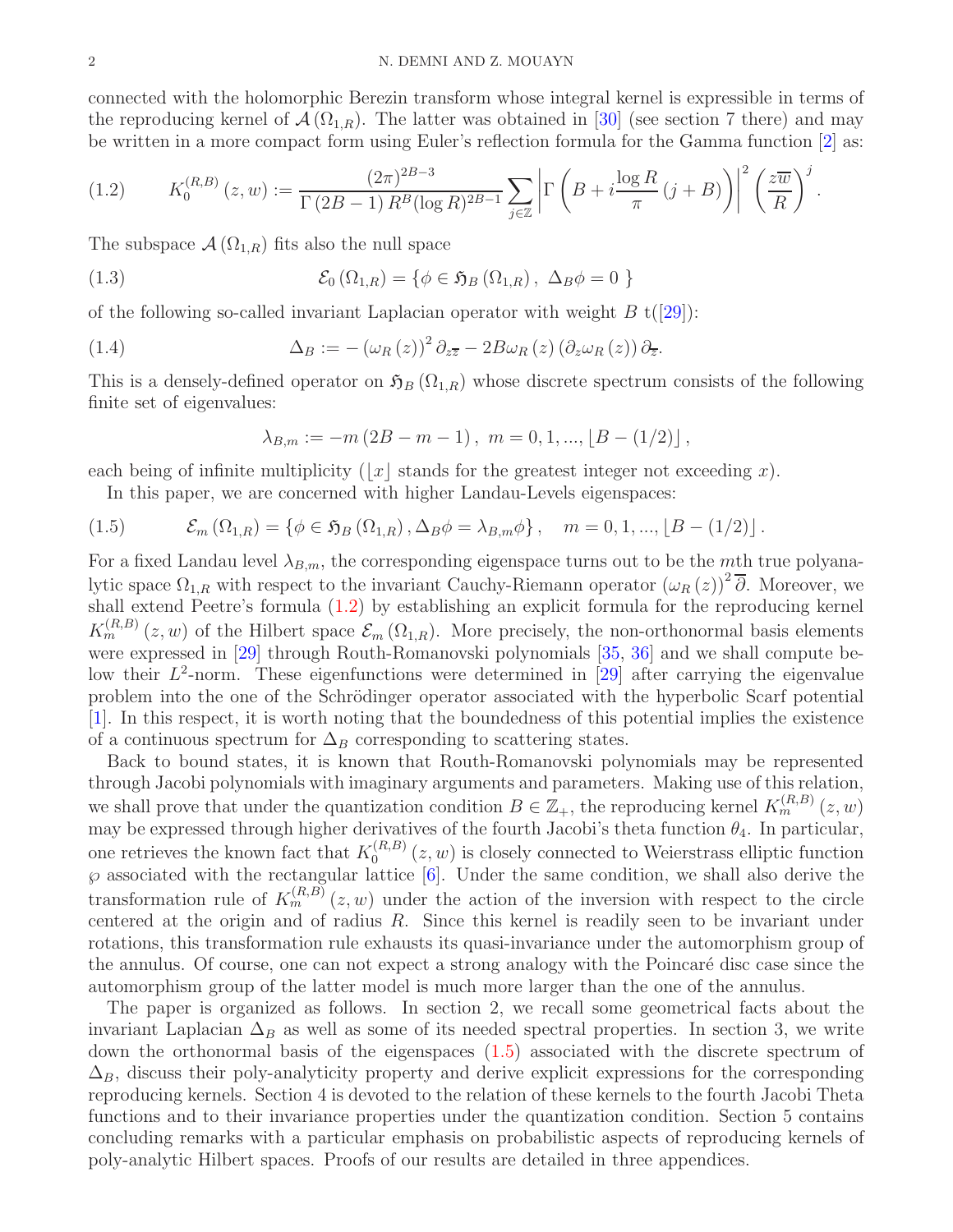2.  $L^2$  SPECTRAL THEORY OF  $\Delta_B$ 

The Poincaré metric of the annulus  $\Omega_{1,R}$  is written in local coordinates as:

$$
ds = \frac{|dz|}{\omega_R(z)},
$$

where  $\omega_R(z)$  is defined in (1.2). It allows to define the  $(1,0)$  – connection

$$
\varpi = \partial_z + B\partial_z (\log \omega_R(z))
$$

to which is associated the Bochner Laplacian:

$$
H_B = -(\omega_R)^2(z) (\partial_z + B \partial_z \log(\omega_R(z))) (\partial_{\overline{z}} - B \partial_{\overline{z}} \log(\omega_R(z)))
$$

$$
= -(\omega_R(z))^2 (\partial_{\overline{z}} - B \partial_{\overline{z}} \log(\omega_R)) (\partial_z + B \partial_z \log(\omega_R(z))) + 2B(\omega_R(z))^2 \partial_{z\overline{z}} \log(w_R(z)).
$$

This is a densely-defined operator on the weighted  $L^2$ -space

$$
\mathfrak{H}_0(\Omega_{1,R})=L^2\left(\Omega_{1,R},\left(\omega_R\left(z\right)\right)^{-2}d\mu\left(z\right)\right).
$$

Moreover, by analogy with([\[38\]](#page-11-7), p.124), the *ground state transformation*

$$
Q_B : \mathfrak{H}_0(\Omega_{1,R}) \to \mathfrak{H}_B(\Omega_{1,R})
$$

defined by:

$$
Q_B[f](z) = (\omega_R(z))^{-B} f(z), \quad z \in \Omega_{1,R},
$$

is a unitary map and intertwines the operators  $H_B$  and  $\Delta_B$ :

$$
(Q_B)^{-1} \circ H_B \circ Q_B = \Delta_B.
$$

On the other hand, since  $\omega_R(z)$  is radial then  $\Delta_B$  may be mapped to a Sturm-Liouville operator by letting it act on functions of the form:

$$
z \mapsto z^{j} f(\cot \zeta), \ \zeta := \frac{\pi}{\log R} \log |z| \in (0, \pi), \ j \in \mathbb{Z}.
$$

Doingso leads to the second-order differential operator in the variable  $\xi = \cot \zeta$ , given by ([\[29\]](#page-11-3)):

$$
\mathcal{L}_B := \left(1 + \xi^2\right) \frac{d^2}{d\xi^2} + 2 \left[ \left(1 - B\right)\xi - \left(j + B\right) \frac{\log R}{\pi} \right] \frac{d}{d\xi}
$$

whose eigenfunctions are given by Routh-Romanovski polynomials [\[34\]](#page-11-8):

<span id="page-2-2"></span>
$$
\mathcal{R}_m^{(2(j+B)(\log R)/\pi,1-B)}(\xi), \quad m=1,2,...,[B-(1/2)]\,.
$$

These polynomials may be represented through Jacobi polynomials with complex-conjugate imaginaryparameters  $([22], p.2)$  $([22], p.2)$  $([22], p.2)$ :

(2.1) 
$$
\mathcal{R}_k^{(a,b)}(x) = (-2i)^k k! P_k^{(b-1+\frac{1}{2}ia,b-1-\frac{1}{2}ia)}(ix), \quad k = 0, 1, ..., i^2 = -1.
$$

Set

(2.2) 
$$
\alpha(j, B) := \frac{2}{\pi} (j + B) \log R
$$

then the Routh-Romanovski polynomials above are finitely orthogonal with respect to the Studenttype weight:

<span id="page-2-1"></span>(2.3) 
$$
\varrho_j^{R,B}(\xi) := \left(1 + \xi^2\right)^B \exp\left(\alpha\left(j, B\right) \cot^{-1}\left(\xi\right)\right), \xi \in \mathbb{R},
$$

whose moments exists up to the order  $|2B - 1|$ . In addition,  $\mathcal{L}_B$  may be transformed to the Schrödinger operator with the hyperbolic Scarf potential<sup>[1](#page-2-0)</sup>,also referred to as Scarf II ([\[1\]](#page-10-5)). Since

<span id="page-2-0"></span><sup>&</sup>lt;sup>1</sup>The details of this transformation are written in [\[29\]](#page-11-3) but there are some misprints and the author missed a term proportional to  $1/\cosh^2(\theta), \xi = \sinh(\theta)$ .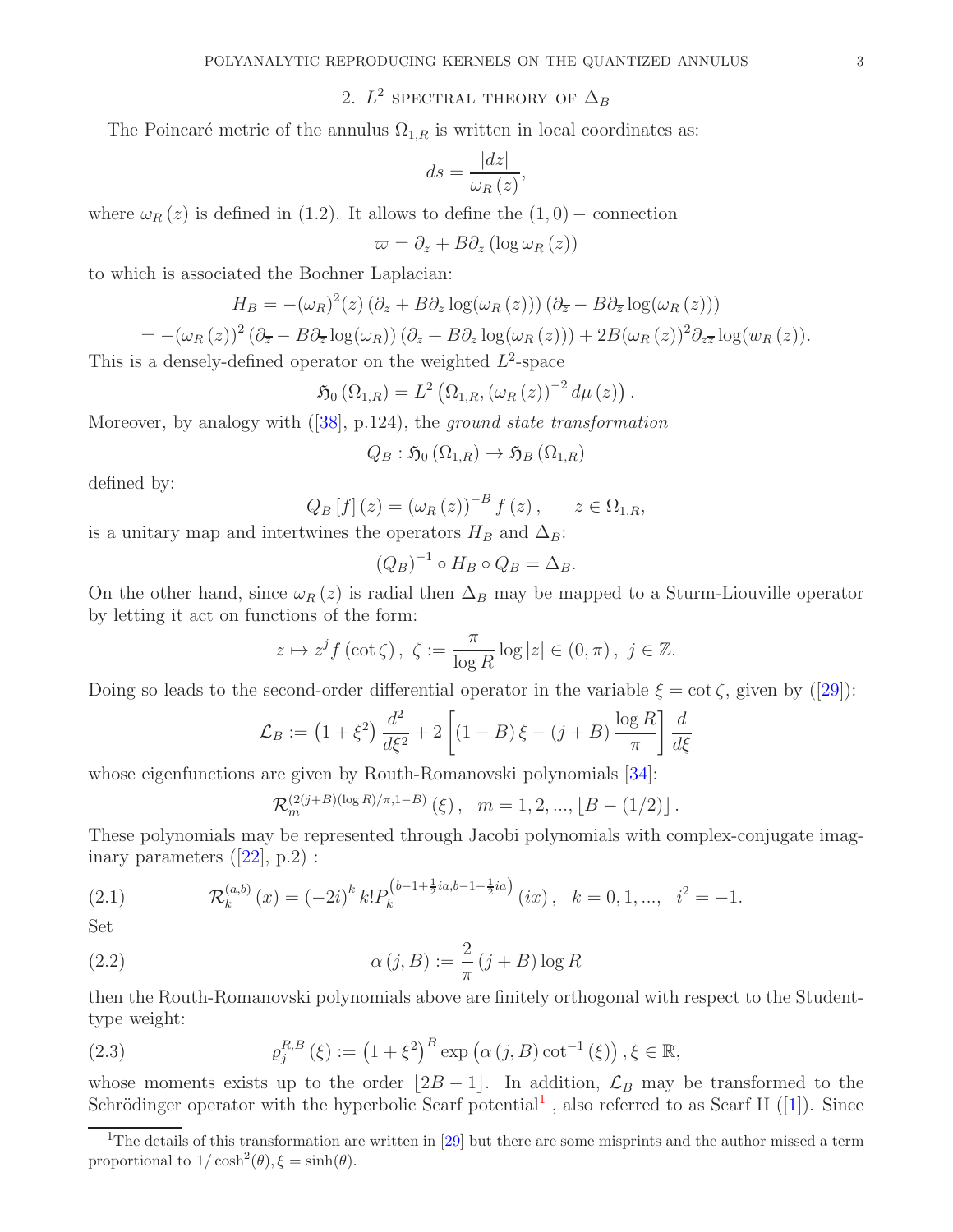this potential is bounded, then  $\mathcal{L}_B$  admits a continuous spectrum whose eigenfunctions (scattering states) may be found in [\[17\]](#page-11-10).

Remark 2.1. *The Routh-Romanovski polynomials were discovered by J. Routh* [\[36\]](#page-11-6) *and rediscovered by V. I. Romanovski* [\[35\]](#page-11-5) *within the context of probability distributions. They are also named Romanovski of type IV or "finite Romanovski"due to their finite-orthogonality.*

**Remark 2.2.** *The spectral theory of*  $\Delta_B$  *bears some similarities with that of the Schrödinger operator with uniform magnetic filed in the Poincaré upper half-plane*  $\mathbb{H}^2 = \{(x, y), x \in \mathbb{R}, y > 0\}.$ *The latter is actually given in suitable units by*  $(-M_B + B^2)/2$ , *where* 

$$
M_B := y^2 \left(\partial_x^2 + \partial_y^2\right) - 2iBy\partial_x
$$

*is the* B*-weight Maass Laplacian* [\[24,](#page-11-11) [25\]](#page-11-12)*. Moreover, up to the variable change* s = − log y, *and when acting on functions of the form*  $g(s, x) := \exp(-i\gamma x - \frac{1}{2})$  $(\frac{1}{2}s)\psi(s), \gamma \in \mathbb{R}$ , this operator is *mapped to the one-dimensional Schrödinger operator with Morse potential* ([\[27\]](#page-11-13)):

$$
-\frac{1}{2}\partial_s^2 g + \left(\frac{1}{2}\gamma^2 \exp\left(-2s\right) + \gamma B \exp\left(-s\right)\right)g + \left(\frac{1}{2}B^2 + \frac{1}{8}\right)g.
$$

*For more details on this connection, we refer the reader to* [\[20,](#page-11-14) [26\]](#page-11-15)*. The structure of the spectrum is also similar: provided that*  $B > 1/2$ , a finite number of eigenvalues usually known as hyperbolic *Landau levels arises. Physically, this phenomenon means that the magnetic field has to be strong enough to capture the particle in a closed orbit, giving rise to bound states in which the particle cannot leave the system without additional energy (*[\[7\]](#page-10-7)*).*

# <span id="page-3-1"></span>3. REPRODUCING KERNEL OF  $\mathcal{E}_m(\Omega_{1,R})$

Let  $B > 1/2$  and fix  $m = 0, 1, ..., |B - 1/2|$ . Then an orthogonal basis of the Hilbert space  $\mathcal{E}_m(\Omega_{1,R})$ is given by ([\[29\]](#page-11-3)):

(3.1) 
$$
\phi_j(z) = z^j \mathcal{R}_m^{(\alpha(j,B),1-B)} \left( \cot \left( \frac{\pi}{\log R} \log |z| \right) \right), z \in \Omega_{1,R}, j \in \mathbb{Z}.
$$

The squared norm of  $\phi_j$  in  $\mathfrak{H}_B(\Omega_{1,R})$  admits the following expression (see Appendix A for the proof):

<span id="page-3-0"></span>(3.2) 
$$
\|\phi_j\|^2 = 2^{3-2(B-m)} R^B \frac{(\log R)^{2B-1}}{\pi^{2B-3}} \frac{m!\Gamma(2B-m)}{(2(B-m)-1)} \frac{R^j}{\left|\Gamma(B-m+\frac{1}{2}i\alpha(j,B)\right|^2}.
$$

Furthermore, these basis elements satisfy the poly-analyticity property with respect to the invariant Cauchy-Riemann operator (see [\[31\]](#page-11-16), pp.241-243):

$$
D_{\overline{z}}^{\omega} := (\omega(z))^2 \partial_{\overline{z}}.
$$

In particular, for  $m = 0$ , the null space  $\mathcal{E}_0(\Omega_{1,R})$  coincides with the space  $\mathcal{A}(\Omega_{1,R})$  of analytic functions in  $\Omega_{1,R}$  belonging to  $\mathfrak{H}_B(\Omega_{1,R})$ . However, one readily checks by direct computations that unless  $m = 0$ , we have

$$
\left(\partial_{\overline{z}}\right)^{m+1} \mathcal{R}_m^{(\alpha, 1-B)}\left(\cot\left(\frac{\pi \ln(|z|)}{\ln(R)}\right)\right) \neq 0.
$$

More generally, denote

$$
\mathcal{F}^{(m)}(\Omega_{1,R}) := \left\{ \phi \in \mathfrak{H}_B \left( \Omega_{1,R} \right), \left( D_z^{\omega} \right)^{m+1} [\phi] = 0 \right\}
$$

the polyanalytic space of order m. Then, the eigenspace in  $(1.5)$  may be decomposed as:

$$
\mathcal{E}_m(\Omega_{1,R})=\mathcal{F}^{(m+1)}(\Omega_{1,R})\ominus\mathcal{F}^{(m)}(\Omega_{1,R}),
$$

where ⊖ stands for the orthogonal difference of two sets. This fact is a direct consequence of the factorization property proved in [\[31\]](#page-11-16) and valid for arbitrary hyperbolic Riemanns surfaces.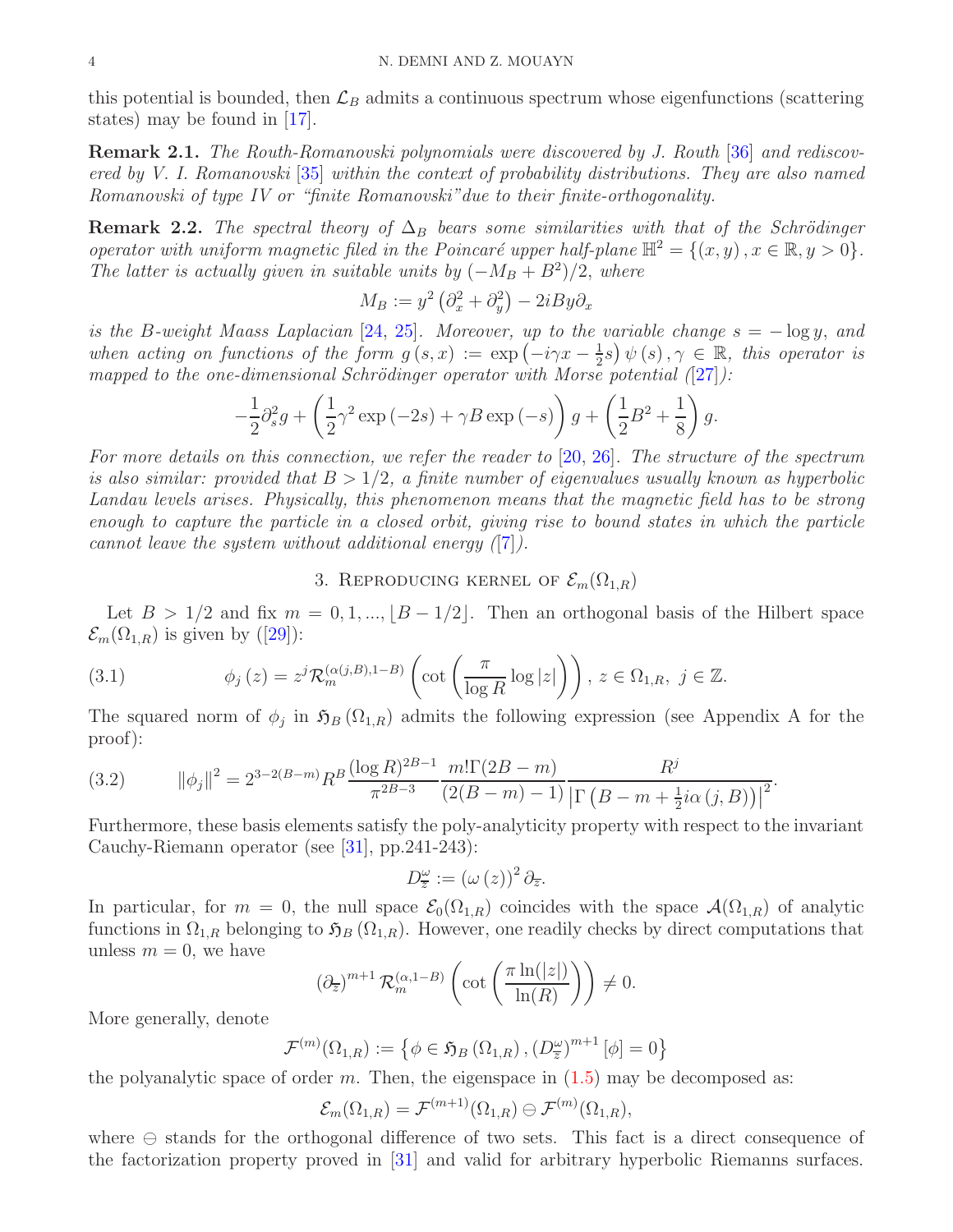Accordingly,  $\mathcal{E}_m(\Omega_{1,R})$  will be referred to as the m-th true-polyanalytic space on the annulus  $\Omega_{1,R}$ with respect to  $D_{\overline{z}}^{\omega}$ . In appendix B, we shall prove the following formula for the reproducing kernel of this eigenspace.

<span id="page-4-0"></span>**Theorem 3.1.** Let  $B > \frac{1}{2}$ ,  $m = 0, 1, ..., \lfloor B - \frac{1}{2} \rfloor$  $\frac{1}{2}$ . Then, the reproducing kernel of the m-th *eigenspace*  $\mathcal{E}_m(\Omega_{1,R})$  *reads* 

$$
K_m^{R,B}(z,w) = \frac{(2\pi)^{2B-3}(2B-2m-1)}{R^B(\log R)^{2B-1}\Gamma(2B-m)} \sum_{l=0}^m \sum_{k=0}^{m-l} \frac{(1-2B+m)_{k+l}}{(m-k-l)!} \frac{V^k \overline{V}^l}{k!l!} \sigma_{k,l}^{R,B}(z,w)
$$

*where*

<span id="page-4-1"></span>(3.3) 
$$
\sigma_{k,l}^{R,B}(z,w) = \sum_{j\in\mathbb{Z}} \Gamma(B-k+i\alpha(j,B)/2) \Gamma(B-l-i\alpha(j,B)/2) \left(\frac{z\overline{w}}{R}\right)^j
$$

*and*

(3.4) 
$$
V = \frac{1}{4} \left( 1 + i \cot \left( \frac{\pi \log(|z|)}{\log(R)} \right) \right) \left( 1 + i \cot \left( \frac{\pi \log(|w|)}{\log(R)} \right) \right)
$$

*for every*  $z, w \in \Omega_{1,R}$ .

When  $m = 0$ , we recover the (analytic) reproducing kernel  $K_0^{(R,B)}$  $_{0}^{(R,D)}(z,w)$  in  $(1.2)$ . This is in agreementwith the computations done in ([\[30\]](#page-11-4), p.263), if we identify the parameter  $\alpha$  there with  $2B - 2$  here and if we use Euler reflection's formula:

$$
\Gamma(z)\Gamma(1-z) = \frac{\pi}{\sin(\pi z)}.
$$

In particular, if  $B \ge 1$  is an integer then the index change  $j + B \rightarrow j$  together with formula 8 from  $[12]$ , p.4:

$$
\Gamma\left(B + ij\frac{\log R}{\pi}\right)\Gamma\left(B - ij\frac{\log R}{\pi}\right) = \frac{2\log(R)[\Gamma(B)]^2 jR^j}{R^{2j} - 1}\prod_{q=1}^{B-1} \left(1 + \frac{(j\log R)^2}{\pi^2 q^2}\right)
$$

yield

$$
K_0^{(R,B)}(z,w) = \frac{(2\pi)^{2B-2}[\Gamma(B)]^2}{\pi \Gamma(2B-1) (z\overline{w})^B (\log R)^{2B-2}} \sum_{j\in \mathbb{Z}} \frac{j}{R^{2j}-1} \prod_{q=1}^{B-1} \left(1 + \frac{(j \log R)^2}{\pi^2 q^2}\right) (z\overline{w})^j.
$$

As a result, the following limit holds:

$$
\lim_{R \to \infty} K_0^{(R,B)}(z,w) = \frac{2^{2B-2}}{\pi \Gamma(2B-1)} \sum_{j \ge 1} \frac{j^{2B-1}}{(z\overline{w})^{j+B}},
$$

which is the polyanalytic reproducing kernel of the complementary of the closed unit disc (or after the variable change  $z\overline{w} \rightarrow 1/(z\overline{w})$  the one of the punctured open unit disc).

.

On the other hand, if  $B = 1$  then:

(3.4) 
$$
K_0^{(R,1)}(z,w) = \frac{1}{\pi z \overline{w}} \sum_{j \in \mathbb{Z}} \frac{j}{1 - 1/R^{2j}} \left(\frac{z \overline{w}}{R^2}\right)^j
$$

Since  $z/R$ ,  $y/R$  belong to the annulus  $\Omega_{1/R,1}$ , then we retrieve the known formula of the analytic reproducing kernel in  $\Omega_{1/R,1}$  endowed with its Lebesgue measure which may be expressed through the Weierstrass elliptic function  $\wp$  [\[6\]](#page-10-6). Below, we shall prove that if  $B \ge 1$  is an integer, then  $K_m^{(R,B)}(z, y)$  is a linear combination of higher logarithmic derivatives of Jacobi's fourth Theta function.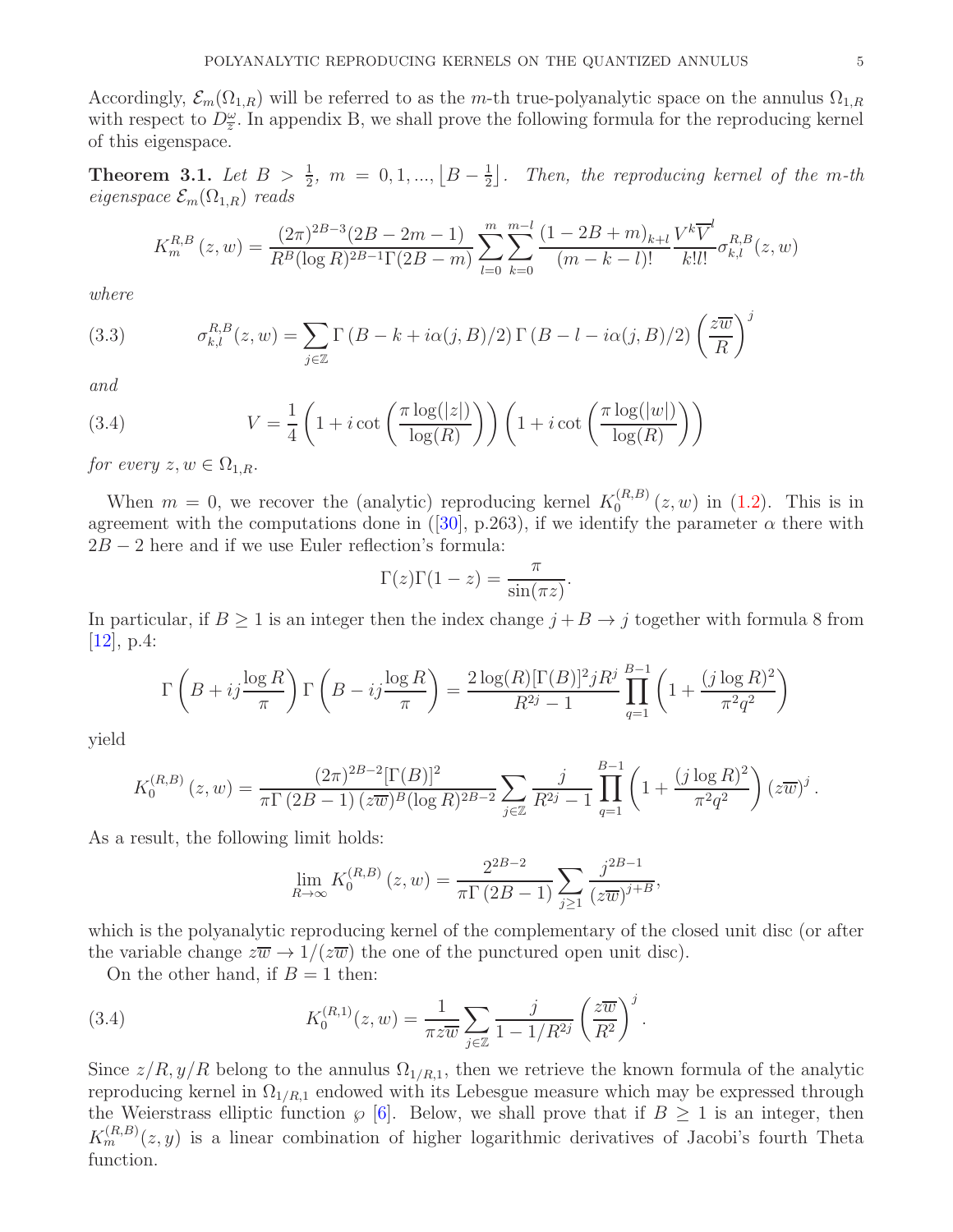# 4. SOME PROPERTIES OF  $K_m^{R,B}(z,w)$

In this section, we shall assume that  $B \geq 1$  is integer. Thinking of B as the flux of the (closed two-form) magnetic field, this integrality assumption is indeed a quantization condition under which the poly-analytic Bergman kernel may be related to the fourth Jacobi's Theta function and satisfies a transformation rule under the inversion  $\mathcal{I}_R : z \mapsto R/z$ .

## 4.1. Poly-analytic Bergman kernel and fourth Jacobi Theta function. Let

$$
\theta_4(z,\tau) = 1 + 2 \sum_{k=0}^{\infty} (-1)^k \tau^{-k^2} \cos(2kz).
$$

be the fourth theta function de Jacobi([\[13\]](#page-10-9), p.355). Then, we shall prove in Appendix C the following result:

<span id="page-5-0"></span> $\bf{Proposition 4.1.}$  For any  $m = 0, 1, \cdots, \lfloor B - 1/2 \rfloor$  the poly-analytic reproducing kernel  $K_{m}^{R,B}(z,w)$ *may be written as a finite sum of higher logarithmic derivatives of the fourth Jacobi's Theta function*  $\theta_4(z, R)$  *associated with the rectangular lattice parameter*  $\tau = i \log(R)/\pi$  *and evaluated at the point*  $(i/2) \log(z\overline{w}/R)$ *.* 

4.2. Invariance under the automorphism group. The automorphism group of the annulus  $\Omega_{1,R}$  the direct product of the rotation group and of the cyclic group generated by the inversion  $\mathcal{I}_R$ . It is much more smaller than the Mobius group and does not act transitively on  $\Omega_{1,R}$ . While the kernel  $K_m^{(R,B)}(z, w)$  is obviously seen to be rotation-invariant (see [\(5.7\)](#page-7-0) in Appendix B below) , its transformation rule under inversion is not clear unless  $B \ge 1$  is an integer. Indeed, the index change  $j \mapsto j - B$  in [\(5.7\)](#page-7-0) shows in this case that

$$
K_m^{(R,B)}\left(\frac{R}{z},\frac{R}{w}\right) = \left(\frac{z\overline{w}}{R}\right)^{2B} K_m^{(R,B)}(z,w),
$$

or equivalently

$$
K_m^{(R,B)}(z, w) = [(\mathcal{I}_R)'(z)(\mathcal{I}_R)'(w)]^B K_m^{(R,B)}(\mathcal{I}_R(z), \mathcal{I}_R(w)).
$$

Written in this form, this transformation rule reminds the one satisfied by the reproducing kernel of the hyperbolic disc under the action of the Möbius group (see e.g.  $[11]$ ).

For general values of  $B > 1/2$ , it is readily seen from the expression [\(5.8\)](#page-7-1) below that the inversion  $\mathcal{I}_R$  has the effect to transform  $\alpha(j, B)$  to  $\alpha(j, -B)$  which is meaningless since B is positive.

## 5. Concluding remarks

In this paper, we derived the reproducing kernels corresponding to eigenspaces of the magnetic Laplacian on the annulus. We also expressed them by means of the fourth Jacobi theta function when the magnetic flux is an integer and investigated their transformation rule under the automorphism group of the annulus. At the probabilistic side, reproducing kernels of Hilbert spaces provide very interesting examples of determinantal point processes (DPP). For instance, for  $l = 1, 2, ...,$ the kernel  $(1 - \zeta \overline{\zeta'})^{l+1}, \zeta, \zeta' \in \mathbb{D}$ , governs the determinantal correlation functions of the zeros of entire series whose coefficients are independent  $l \times l$  Ginibre matrices [\[32,](#page-11-17) [18\]](#page-11-18). This example was generalized in [\[8\]](#page-10-11) using the magnetic Laplacian in the hyperbolic disc, however no connection to random matrices was found yet in general. The flat counterpart of this DPP is related to the Fock space and was introduced and studied in [\[37\]](#page-11-19), extending the celebrated Ginibre point process. Remarkably, the reproducing kernel of the hyperbolic DPP studied in [\[8\]](#page-10-11) is polyanalytic with respect to both the Wirtinger operator  $\partial_{\overline{z}}$  ([\[11\]](#page-10-10)) and its weighted counterpart (that is the invariant Cauchy-Riemann operator, [\[31\]](#page-11-16)). Though this property is obvious in the flat setting since both operators coincide, it remains intriguing for the hyperbolic Disc geometry since powers of both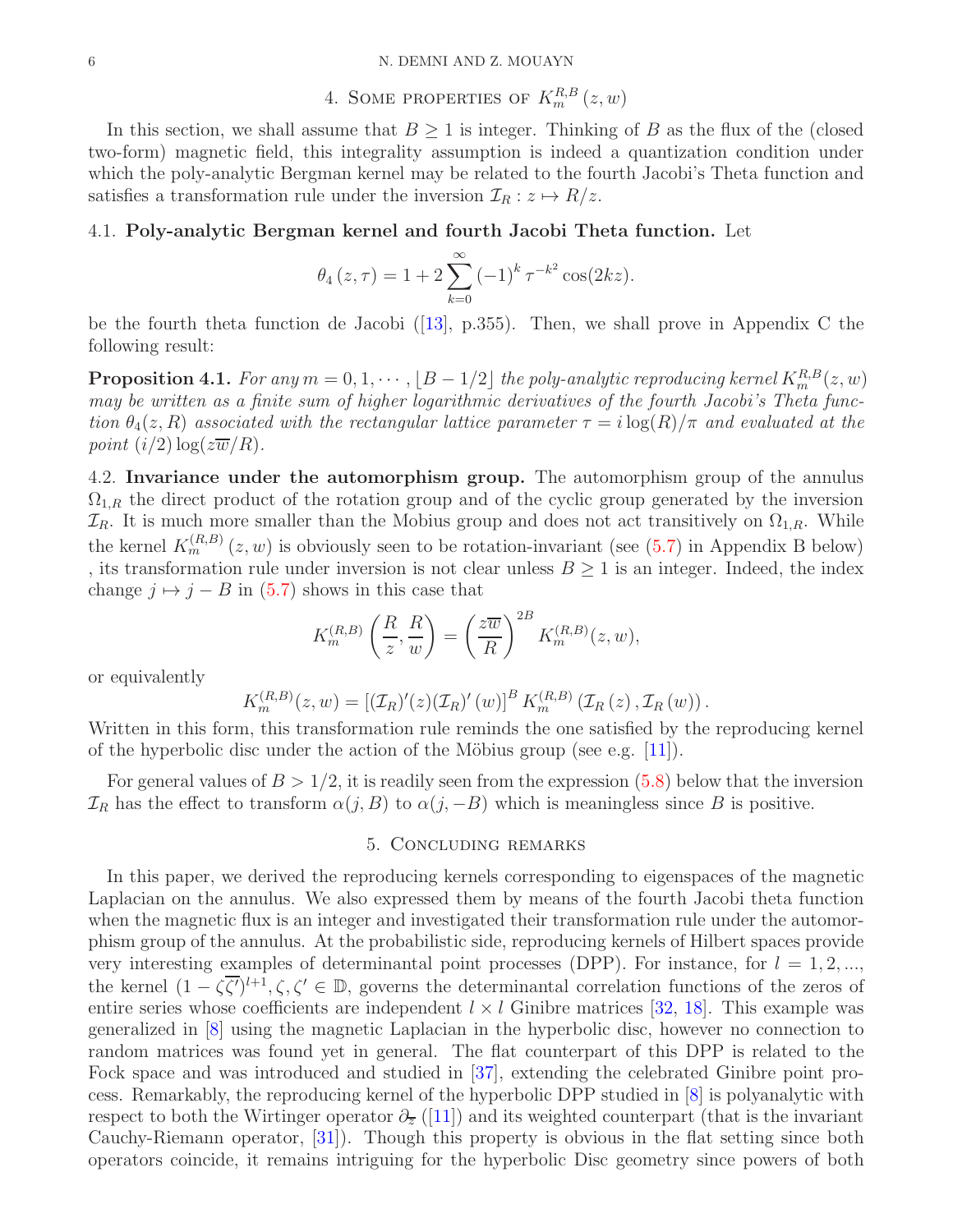operators are clearly different (see [\[10\]](#page-10-12) for a comparison of these operators). By direct calculations, one checks that the poly-analyticity property with respect to  $\partial_{\overline{z}}$  fails for the basis elements of  $\mathcal{E}_m(\Omega_{1,R}), m \neq 0$  while it still holds true for the invariant Cauchy-Riemann operator. Finally, we would like to point out the recent preprint [\[16\]](#page-10-13) where the authors relate zeroes of Laurent series with Gaussian coefficients to a hyper-determinantal point process governed by the Szegö kernel of the annulus (see also [\[15\]](#page-10-14) for other connections of DPP to elliptic functions).

## Appendix A

*Proof of* [\(3.2\)](#page-3-0). Recall the squared  $L^2$ -norm with respect to the weight  $(\omega_R(z))^{2B-2}$ :

$$
\|\phi_j\|^2 = \int\limits_{\Omega_{1,R}} \phi_j(z) \overline{\phi_j(z)} \left(\omega_R(z)\right)^{2B-2} d\mu(z)
$$

where  $\phi_j$  is given by [\(3.1\)](#page-3-1). Using elementary variable changes, this integral is expressed as the  $L^2$ -norm of the m-th Routh-Romanovski polynomial with respect to the orthogonality weight  $(2.3)$ as

(5.1) 
$$
\|\phi_j\|^2 = 2 \frac{(\log R)^{2B-1}}{\pi^{2B-2}} \int_{-\infty}^{+\infty} \mathcal{R}_m^{(\alpha(j,B),1-B)}(\xi) \varrho_j^{R,B}(\xi) d\xi.
$$

Now, the Routh-Romanovski polynomials admits the Rodrigues representation([\[28\]](#page-11-2), p.259):

<span id="page-6-0"></span>
$$
\mathcal{R}_{m}^{(\alpha,\beta)}(\xi) = \frac{1}{\omega^{(\alpha,\beta)}(\xi)} \frac{d^{m}}{d\xi^{m}} \left( \omega^{(\alpha,\beta)}(\xi) \left( 1 + \xi^{2} \right)^{k} \right),
$$

with

$$
\omega^{(\alpha,\beta)}(\xi) := e^{-\alpha \cot^{-1}\xi} \left(1 + \xi^2\right)^{\beta - 1}.
$$

Substitute the polynomial  $\mathcal{R}_m^{(\alpha(j,B),1-B)}(\xi)$  in  $(5.1)$  by its Rodrigues representation and performing  $m$  integration by parts, one gets:

<span id="page-6-1"></span>(5.2) 
$$
\|\phi_j\|^2 = (-1)^m m! a_m^{(\alpha(j,B),1-B)} \frac{(\log R)^{2B-1}}{\pi^{2B-2}} \int_{-\infty}^{+\infty} \varrho_j^{R,B} (\xi) (1+\xi^2)^m d\xi
$$

where  $a_m^{(\alpha(j,B),1-B)}$  is the leading coefficient of  $\mathcal{R}_m^{(\alpha(j,B),1-B)}(\xi)$ , which depends only on B and m. Indeed, the Routh-Romanovski and the Jacobi polynomials with complex-conjugate imaginary parameters are interrelated via([\[22\]](#page-11-9), p.2):

<span id="page-6-3"></span>
$$
\mathcal{R}_m^{(\alpha(j,B),1-B)}(x) = (-2i)^m m! P_m^{(-B+i\alpha(j,B)/2, -B-i\alpha(j,B)/2)}(ix)
$$
  
= 
$$
(-2i)^m m! \sum_{l=0}^m \frac{(m-2B+1)_l(-B+i\alpha(j,B)/2+l+1)_{m-l}}{l!(m-l)!} \frac{(ix-1)^l}{2^l},
$$

whence we readily get the following expression for the leading coefficient:

(5.3) 
$$
a_m^{(\alpha(j,B),1-B)} = (-1)^m \frac{\Gamma(2B-m)}{\Gamma(2B-2m)}.
$$

Now, the variable change  $\xi = \cot \theta$  yields:

<span id="page-6-2"></span>
$$
\int_{-\infty}^{+\infty} (1 + \xi^2)^m \varrho_j^{R,B}(\xi) d\xi = \int_{0}^{\pi} e^{\alpha(j,B)\theta} (\sin \theta)^{2(B-m)-2} d\theta
$$

$$
= \frac{\pi e^{\pi \alpha(j,B)/2} \Gamma(2 (B-m) - 1)}{2^{2(B-m)-2} \Gamma(B-m+i\alpha_j/2) \Gamma(B-m-i\alpha_j/2)}
$$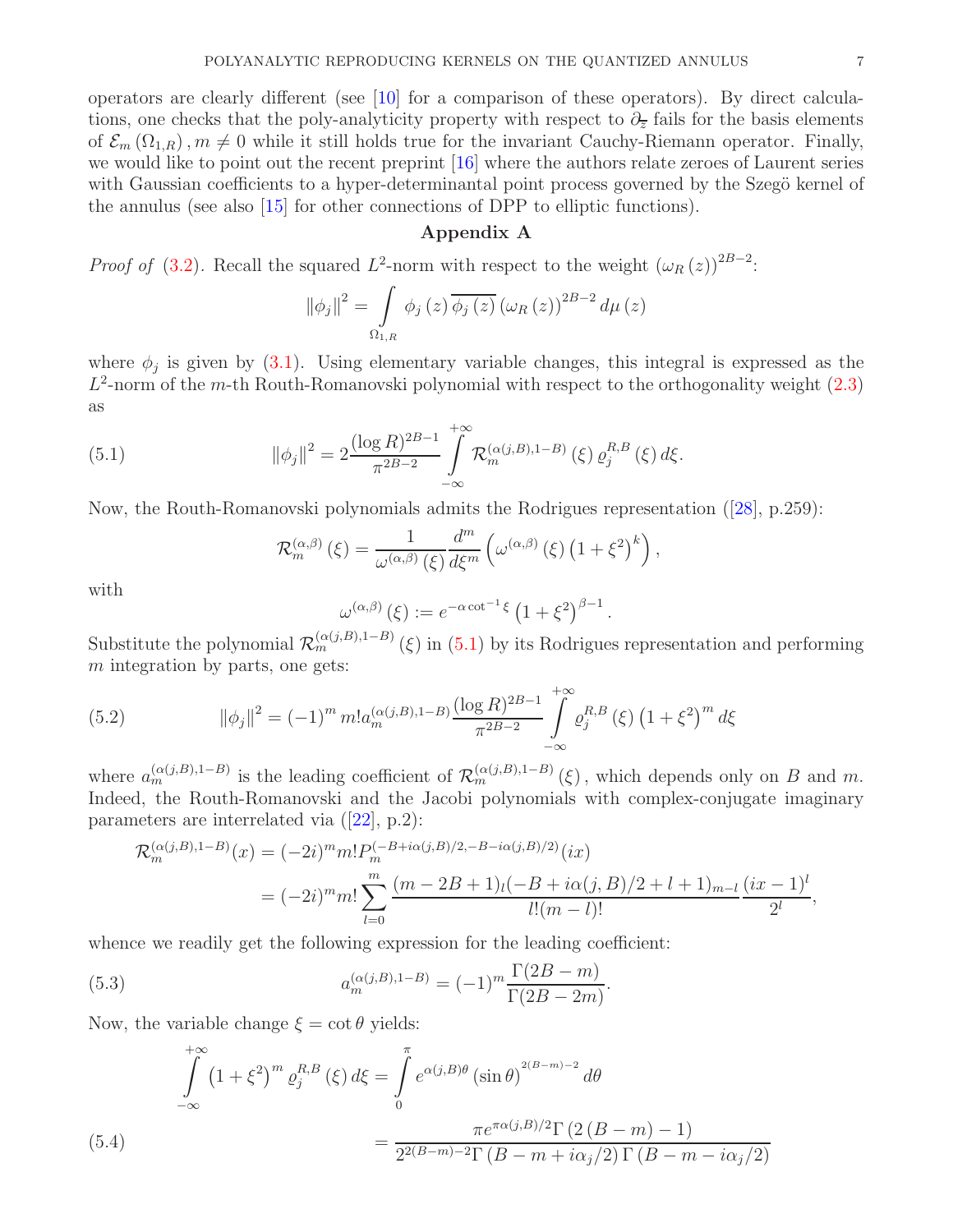wherewe applied the Cauchy Beta integral  $([33]$  $([33]$ , p.445,  $[21]$ ):

$$
\int_{0}^{\pi} e^{-px} (\sin x)^{\nu} dx = \frac{2^{-\nu} \pi e^{-\pi p/2}}{(\nu+1) \mathbf{B} \left(\frac{1}{2} (\nu+ip) + 1, \frac{1}{2} (\nu-ip) + 1\right)}, \qquad \nu > -1,
$$

with  $p = -\alpha(j, B)$  and  $\nu = 2(B - m) - 2$ . Combining [\(5.1\)](#page-6-0), [\(5.2\)](#page-6-1) and [\(5.4\)](#page-6-2), we end up with:

$$
\|\phi_j\|^2 = \frac{(\log R)^{2B-1}}{\pi^{2B-3}} 2^{3-2(B-m)} (-1)^m m! a_m^{(\alpha(j,B),1-B)} \frac{e^{\pi \alpha(j,B)/2} \Gamma(2 (B-m)-1)}{\left|\Gamma(B-m+i\alpha(j,B)/2)\right|^2},
$$

Keeping in mind  $(2.2)$  and  $(5.3)$ , the expression  $(3.2)$  of the squared norm follows.

## <span id="page-7-3"></span>Appendix B

*Proof of Theorem [3.1.](#page-4-0)* According to [\(3.2\)](#page-3-0), an orthonormal basis for  $\mathcal{E}_m(\Omega_{1,R})$  given by:

<span id="page-7-2"></span>
$$
(5.5) \quad \Phi_j(z) := \left( \frac{(\log R)^{2B-1}}{\pi^{2B-3}} \frac{m! \Gamma(2B-m)}{(2(B-m)-1)} \frac{2^{3-2(B-m)} R^{j+B}}{\left| \Gamma\left(B-m+i\left(\frac{\log R}{\pi}\right)(j+B)\right) \right|^2} \right)^{-1/2}
$$

$$
z^j \mathcal{R}_m^{(\alpha(j,B),1-B)}\left(\cot\left(\frac{\pi \log|z|}{\log R}\right)\right), \ z \in \Omega_{1,R}, \ j \in \mathbb{Z}.
$$

Then, by the general theory of reproducing kernels([\[40\]](#page-11-22), p.119):

(5.6) 
$$
K_m^{R,B}(z,w) = \sum_{j\in\mathbb{Z}} \Phi_j(z) \overline{\Phi_j(w)}.
$$

Inserting  $(5.5)$  into  $(5.6)$ , we get:

<span id="page-7-0"></span>
$$
(5.7) \quad K_m^{R,B}(z,w) = \frac{\pi^{2B-3}2^{2(B-m)-3} (2(B-m)-1)}{R^B m! (\log R)^{2B-1} \Gamma(2B-m)} \sum_{j \in \mathbb{Z}} \left| \Gamma\left(B-m+i\alpha(j,B)/2\right) \right|^2 \left(\frac{z\overline{w}}{R}\right)^j
$$

$$
\mathcal{R}_m^{(\alpha(j,B),1-B)}\left(\cot\left(\frac{\pi \log|z|}{\log R}\right)\right) \overline{\mathcal{R}_m^{(\alpha(j,B),1-B)}}\left(\cot\left(\frac{\pi \log|w|}{\log R}\right)\right).
$$

Usingagain the relation  $(|22|, p.2)$ :

$$
\mathcal{R}_m^{(a,b)}(x) = (-2i)^m m! P_m^{(b-1+ia/2,b-1-ia/2)}(ix), \quad m \ge 0,
$$

then [\(5.7\)](#page-7-0) takes the form

<span id="page-7-1"></span>
$$
(5.8) \quad K_m^{(R,B)}(z,w) = \frac{(2\pi)^{2B-3}m!(2B-2m-1)}{R^B(\log R)^{2B-1}\Gamma(2B-m)} \sum_{j\in\mathbb{Z}} \left(\frac{z\overline{w}}{R}\right)^j |\Gamma(B-m+\frac{i}{2}\alpha(j,B))|^2
$$

$$
P_m^{(-B+\frac{i}{2}\alpha(j,B),-B-\frac{i}{2}i\alpha(j,B))} \left(i \cot\left(\frac{\pi \log|z|}{\log R}\right)\right) P_m^{(-B-\frac{i}{2}\alpha(j,B),-B+\frac{i}{2}\alpha(j,B))} \left(-i \cot\left(\frac{\pi \log|w|}{\ln R}\right)\right).
$$

For sake of simplicity, we introduce the following notations:

$$
\mu_j := \frac{i}{2}\alpha(j, B) = \frac{i}{\pi}(j + B)\log(R), \quad t = \frac{z\overline{w}}{R},
$$

and

$$
X = \cot\left(\frac{\pi \log|z|}{\log R}\right), \ Y = \cot\left(\frac{\pi \log|w|}{\log R}\right)
$$

.

Consequently, [\(5.8\)](#page-7-1) reads:

<span id="page-7-4"></span>(5.9) 
$$
K_m^{(R,B)}(z,w) = \gamma_m^{R,B} \sum_{j \in \mathbb{Z}} t^j |\Gamma(B-m+\mu_j)|^2 P_m^{(-B+\mu_j,-B-\mu_j)} (iX) P_m^{(-B-\mu_j,-B+\mu_j)} (-iY),
$$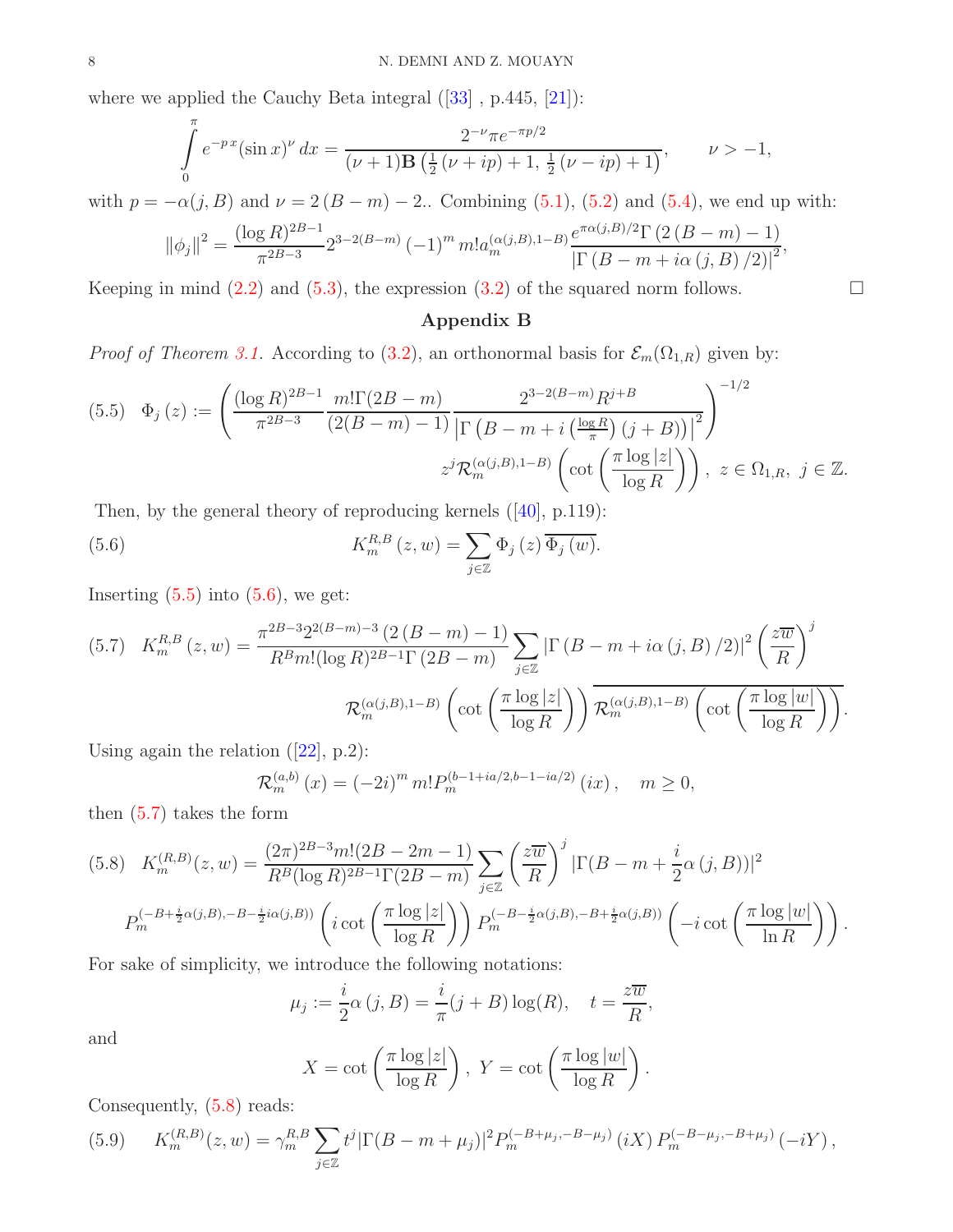where

(5.10) 
$$
\gamma_m^{R,B} = \frac{(2\pi)^{2B-3}m! (2B - 2m - 1)}{R^B (\log R)^{2B-1} \Gamma(2B - m)}.
$$

Equivalently, the symmetry relation([\[2\]](#page-10-4), p.305)

$$
P_m^{(-B-\mu_j,-B+\mu_j)}(-iY) = (-1)^m P_m^{(-B+\mu_j,-B-\mu_j)}(iY)
$$

entails

$$
K_m^{(R,B)}(z,w) = (-1)^m \gamma_m^{R,B} \sum_{j \in \mathbb{Z}} t^j |\Gamma(B-m+\mu_j)|^2 P_m^{(-B+\mu_j,-B-\mu_j)} (iX) P_m^{(-B+\mu_j,-B-\mu_j)} (iY).
$$

Now, recall Bateman's formula([\[4\]](#page-10-15), p.392):

$$
P_m^{(\alpha,\beta)}(x) P_m^{(\alpha,\beta)}(y) = \sum_{k=0}^m (-1)^{m+k} \frac{(\alpha+\beta+m+1)_k}{m! (m-k)!} \left(\frac{x+y}{2}\right)^k
$$

$$
\times \frac{\Gamma(\alpha+m+1) \Gamma(\beta+m+1)}{\Gamma(\alpha+k+1) \Gamma(\beta+k+1)} P_k^{(\alpha,\beta)}\left(\frac{1+xy}{x+y}\right)
$$

as well as the expression of the Jacobi polynomial([\[41\]](#page-11-23), p.67)

$$
P_k^{(\alpha,\beta)}(x) = \sum_{l=0}^k {k+\alpha \choose k-l} {k+\beta \choose l} \left(\frac{x-1}{2}\right)^l \left(\frac{x+1}{2}\right)^{k-l}
$$

to write

(5.11) 
$$
P_m^{(\alpha,\beta)}(x) P_m^{(\alpha,\beta)}(y) = (-1)^m \frac{\Gamma(\alpha+m+1)\Gamma(\beta+m+1)}{n!} \sum_{k=0}^m \frac{(-1)^k(\alpha+\beta+m+1)_k}{4^k(m-k)!}
$$
  
\n(5.12) 
$$
\times \sum_{l=0}^k \frac{(1+xy-x-y)^l(1+xy+x+y)^{k-l}}{l!(k-l)!\Gamma(\alpha+l+1)\Gamma(\beta+k-l+1)}.
$$

Next, writing

(5.13) 
$$
\Gamma(-\alpha - n) = (-1)^n \frac{\Gamma(-\alpha)\Gamma(1 + \alpha)}{\Gamma(\alpha + n + 1)}, \quad n \in \mathbb{Z}_+, \alpha + n \notin \mathbb{Z}_-,
$$

and similarly for  $\beta$ , Bateman's formula takes the following form:

$$
\Gamma(-\alpha - m)\Gamma(-\beta - m)P_m^{(\alpha,\beta)}(x) P_m^{(\alpha,\beta)}(y) = \frac{(-1)^m}{m!} \sum_{k=0}^m \frac{(\alpha + \beta + m + 1)_k}{4^k (m - k)!}
$$

$$
\sum_{l=0}^k \frac{(1 + xy - x - y)^l (1 + xy + x + y)^{k-l}}{l!(k - l)!} \Gamma(-\alpha - l) \Gamma(-\beta + l - k).
$$

Equivalently, changing the summation order and performing the index change  $k \mapsto k+l$ , we obtain:

$$
\Gamma(-\alpha - m)\Gamma(-\beta - m)P_m^{(\alpha,\beta)}(x) P_m^{(\alpha,\beta)}(y) = \frac{(-1)^m}{m!} \sum_{l=0}^m \sum_{k=0}^{m-l} \frac{(\alpha + \beta + m + 1)_{k+l}}{4^{k+l}(m-k-l)!}
$$

$$
\frac{[(1-x)(1-y)]^l[(1+x)(1+y)]^k}{l!k!} \Gamma(-\alpha - l)\Gamma(-\beta - k).
$$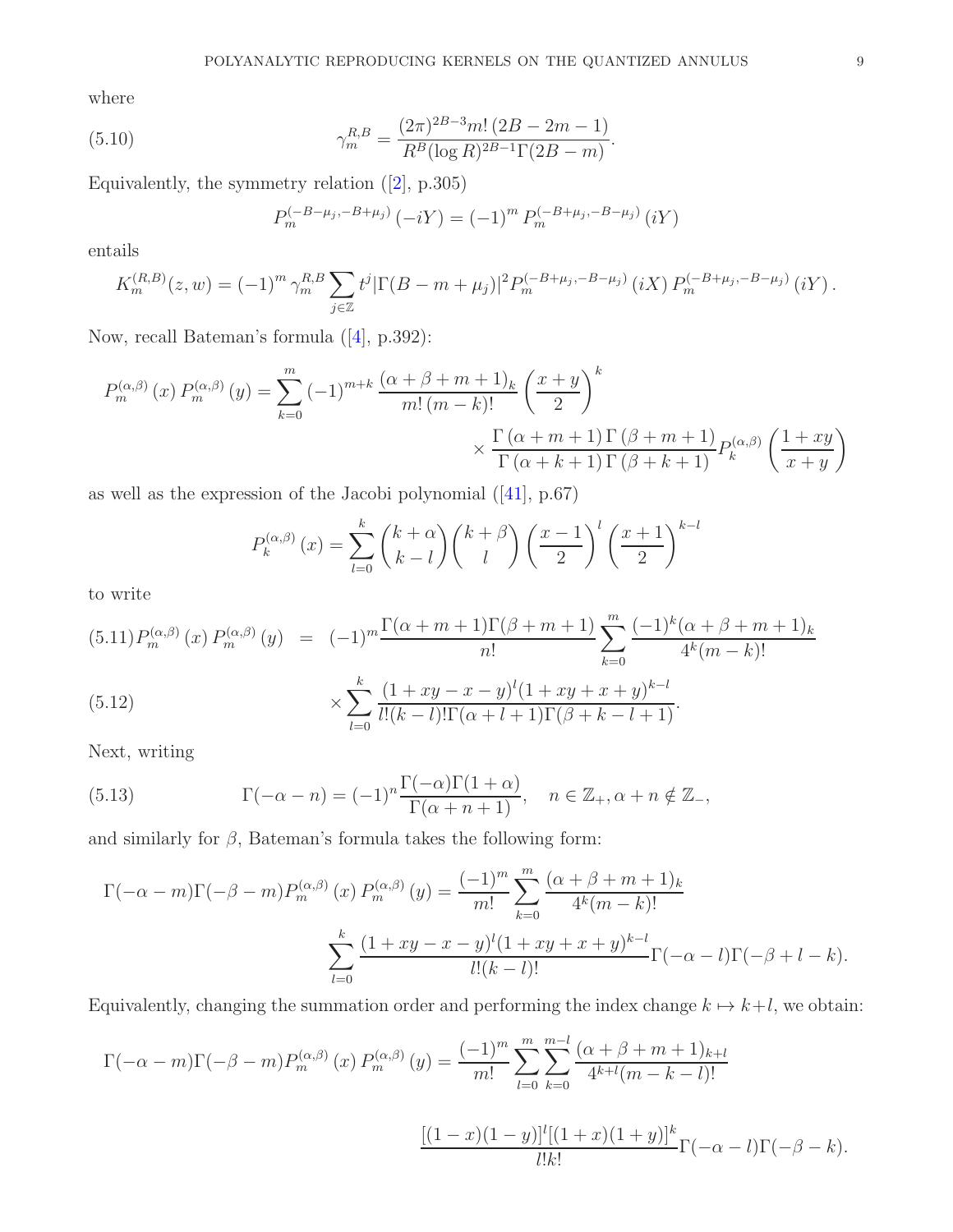Specializing this form of Bateman's formula to  $\alpha = -B + \mu_j$ ,  $\beta = -B - \mu_j$ ,  $x = iX$ , and  $y = iY$ , we get:

$$
|\Gamma(B - m + \mu_j)|^2 P_m^{(-B + \mu_j, -B - \mu_j)} (iX) P_m^{(-B + \mu_j, -B - \mu_j)} (iY) = \frac{(-1)^m}{m!} \sum_{l=0}^m \sum_{k=0}^{m-l} \frac{(1 - 2B + m)_{k+l}}{(m - k - l)!}
$$

$$
\frac{\overline{V}^l V^k}{k! l!} \Gamma(B - l - \mu_j) \Gamma(B - k + \mu_j).
$$

Keeping in mind  $(5.9)$ , Theorem [3.1](#page-4-0) is proved.

## Appendix C

*Proof of Proposition* [4.1.](#page-5-0) Recall  $\alpha(j, B) = 2(j + B) \log(R)/\pi$  and consider the series [\(3.3\)](#page-4-1):

$$
\sigma_{k,l}^{R,B}(z,w) = \sum_{j\in\mathbb{Z}} \Gamma\left(B - k + i\frac{\alpha(j,B)}{2}\right) \Gamma\left(B - l - i\frac{\alpha(j,B)}{2}\right) \left(\frac{z\overline{w}}{R}\right)^j,
$$

where without loss of generality, we assume  $0 \leq k \leq l \leq m$ . Now, perform there the index change  $j \mapsto j - B$  to write it as

$$
\sigma_{k,l}^{R,B}(z,w) = \left(\frac{R}{z\overline{w}}\right)^B \sum_{j\in\mathbb{Z}} \Gamma\left(B - k + ij\frac{\log(R)}{\pi}\right) \Gamma\left(B - l - ij\frac{\log(R)}{\pi}\right) \left(\frac{z\overline{w}}{R}\right)^j
$$

$$
= \left(\frac{R}{z\overline{w}}\right)^B \sum_{j\in\mathbb{Z}} \prod_{s=1}^{l-k} \left(B - (k+s) + ij\frac{\log(R)}{\pi}\right)
$$

$$
\Gamma\left(B - l + ij\frac{\log(R)}{\pi}\right) \Gamma\left(B - l - ij\frac{\log(R)}{\pi}\right) \left(\frac{z\overline{w}}{R}\right)^j,
$$

where an empty product equals one. Next, we shall appeal to formula 8 from [\[12\]](#page-10-8), p.4:

$$
\Gamma\left(B-l+ij\frac{\log R}{\pi}\right)\Gamma\left(B-l-ij\frac{\log R}{\pi}\right)=\frac{2\log(R)[\Gamma(B-l)]^2jR^j}{R^{2j}-1}\prod_{q=1}^{B-l-1}\left(1+\frac{(j\log R)^2}{\pi^2q^2}\right)
$$

to get further

$$
\sigma_{k,l}^{R,B}(z,w) = 2\log(R)[\Gamma(B-l)]^2 \left(\frac{R}{z\overline{w}}\right)^B \sum_{j\in\mathbb{Z}} \prod_{s=1}^{l-k} \left(B - (k+s) + ij\frac{\log(R)}{\pi}\right)
$$

$$
\prod_{q=1}^{B-l-1} \left(1 + \frac{(j\log R)^2}{\pi^2 q^2}\right) \frac{jR^j}{R^{2j} - 1} \left(\frac{z\overline{w}}{R}\right)^j.
$$

Now, note that

$$
\prod_{q=1}^{B-l-1} \left( 1 + \frac{(j \log R)^2}{\pi^2 q^2} \right) \frac{jR^j}{R^{2j} - 1}
$$

is invariant under the flip  $j \mapsto -j$ , while

$$
\prod_{s=1}^{l-k} \left( B - (k+s) + ij \frac{\log(R)}{\pi} \right),\,
$$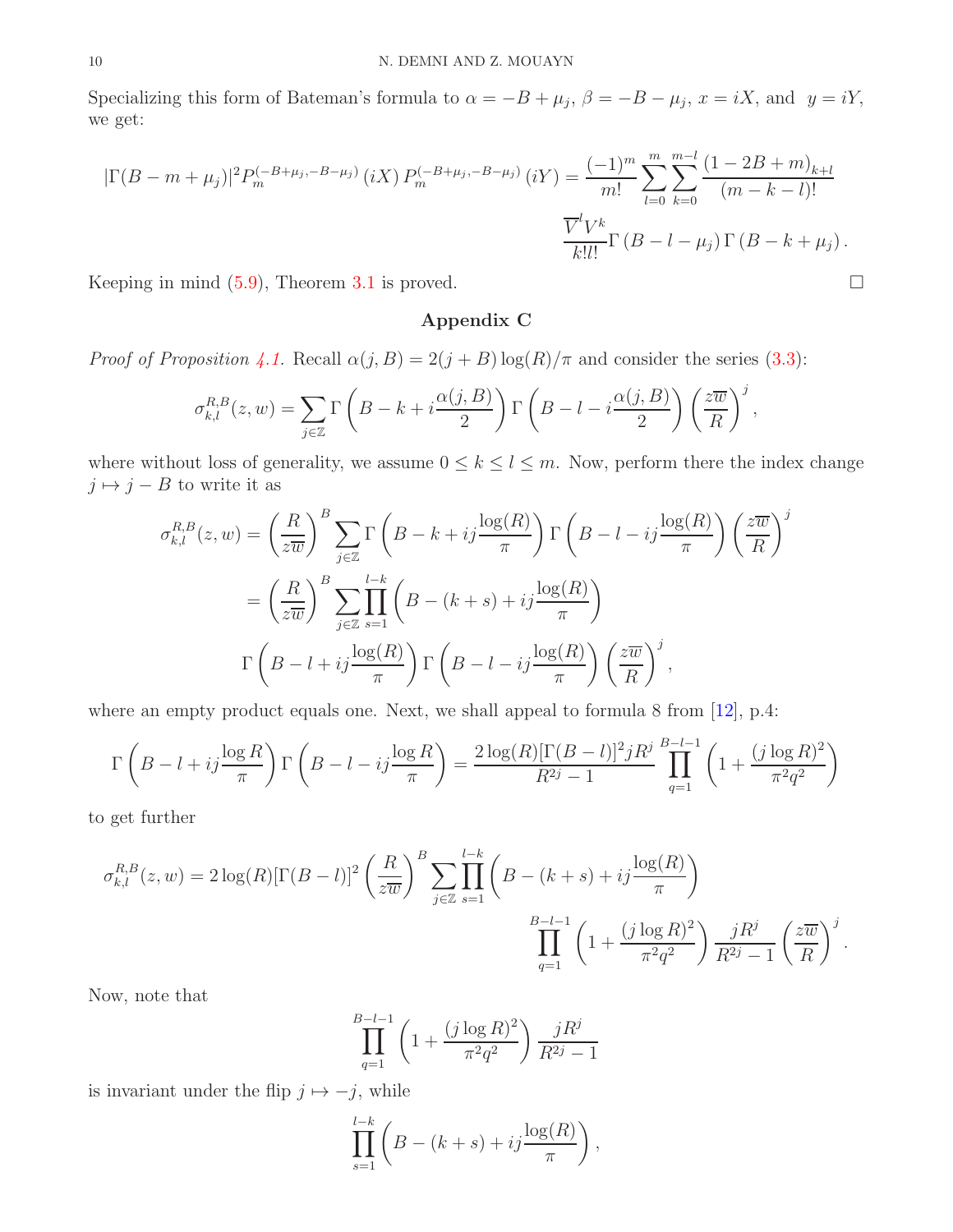is a complex polynomial in  $j$ . The odd part of the latter leads to series of the form:

<span id="page-10-16"></span>(5.14) 
$$
\sum_{j\geq 1} j^{2s} \prod_{q=1}^{B-l-1} \left( 1 + \frac{(j \log R)^2}{\pi^2 q^2} \right) \frac{R^j}{R^{2j} - 1} \left[ \left( \frac{z\overline{w}}{R} \right)^j - \left( \frac{R}{z\overline{w}} \right)^j \right], \quad s \geq 1
$$

and its even part to

<span id="page-10-17"></span>(5.15) 
$$
\sum_{j\geq 1} j^{2s} \prod_{q=1}^{B-l-1} \left( 1 + \frac{(j \log R)^2}{\pi^2 q^2} \right) \frac{jR^j}{R^{2j} - 1} \left[ \left( \frac{z\overline{w}}{R} \right)^j + \left( \frac{R}{z\overline{w}} \right)^j \right], \quad s \geq 0.
$$

But

$$
4i\sum_{j\geq 1}\frac{R^j}{R^{2j}-1}\sinh\left(j\log\left(\frac{z\overline{w}}{R}\right)\right)
$$

isthe logarithmic derivative of the theta function  $\theta_4$  evaluated at  $(i/2)$  ln( $z\overline{w}/R$ ) ([\[13\]](#page-10-9), p.358), and in turn

$$
4i\sum_{j\geq 1}\frac{jR^j}{R^{2j}-1}\cosh\left(j\log\left(\frac{z\overline{w}}{R}\right)\right)
$$

is its second logarithmic derivative. Since

$$
j^{2s} \prod_{q=1}^{B-l-1} \left( 1 + \frac{(j \log R)^2}{\pi^2 q^2} \right), \quad s \ge 0,
$$

are even polynomials in j, then the series [\(5.14\)](#page-10-16) and [\(5.15\)](#page-10-17) are higher logarithmic derivatives of  $\theta_4$ as well evaluated at  $(i/2) \ln(z\overline{w}/R)$ . Keeping in mind the expression of the poly-analytic Bergman kernel proved in Theorem [3.1,](#page-4-0) proposition [4.1](#page-5-0) is proved.  $\Box$ 

#### **REFERENCES**

- <span id="page-10-5"></span>[1] D.E. Alvarez-Castillo and M. Kirchbach, Exact spectrum and wave functions of the hyperbolic Scarf potential in terms of finite Romanovski polynomials, *Rev. Mex. F´ıs. E*. 53 (2) (2007), 143-154.
- <span id="page-10-4"></span><span id="page-10-2"></span>[2] G. E. Andrews, R. Askey, R. Roy, Special functions, Cambridge University Press, 1999.
- [3] A. Badía-Majós, Josephson critical currents in annular superconductors with Pearl vortices, *Phys. Rev B.* 98 (2018), 184518.
- <span id="page-10-15"></span><span id="page-10-3"></span>[4] H. Bateman, Partial Differential Equations of Mathematical Physics, Cambridge University Press, Cambridge 1932.
- <span id="page-10-6"></span>[5] F. A. Berezin, General concept of quantization, *Commun. Math. Phys.* 40 (1975), 153-174.
- [6] S. Bergmann, The kernel function and conformal mapping, Mathematical Surveys and Monographs. Vol. 5. AMS, Providence, Rhode Island. 1970.
- <span id="page-10-11"></span><span id="page-10-7"></span>[7] A. Comtet, On the Landau levels on the hyperbolic plane, *Ann. Physics*. 173 (1987), 185-209.
- <span id="page-10-1"></span>[8] N. Demni, P. Lazag, The hyperbolic-type point process, *J. Math. Soc. Japan*. 71 (2019), 1137-1152.
- [9] R. D. Gulevich, V. D. Skryabin, A. P. Alodjants and A. Ivan Shelykh, Topological spin Meissner effect in spinor exciton-polariton condensate: Constant amplitude solutions, half-vortices, and symmetry breaking, *Phys. Rev. B*. 94 (2016), 115407.
- <span id="page-10-12"></span><span id="page-10-10"></span>[10] M. Englis, G. Zhang, Toeplitz operators on higher Cauchy-Riemann spaces, *Doc. Math*. 22 (2017), 1081-1116.
- <span id="page-10-8"></span>[11] H. Hachadi, E. Youssfi. The polyanalytic reproducing kernels, *Complex Anal. Oper. Theory*. 13 (2019), no. 7, 3457-3478.
- [12] A. Erdelyi, W. Magnus, F. Oberhettinger, F. G. Tricomi, Higher transcendental functions. Vol. I. McGraw-Hill Book Company, Inc., New York-Toronto-London, 1953. xvii+396 pp.
- <span id="page-10-9"></span>[13] A. Erdelyi, W. Magnus, F. Oberhettinger, F. G. Tricomi, Higher transcendental functions. Vol. II. McGraw-Hill Book Company, Inc., New York-Toronto-London, 1953. xvii+396 pp.
- <span id="page-10-14"></span><span id="page-10-0"></span>[14] H. M. Farkas, Riemann surfaces, *Graduate Texts in Mathematics, Second Edition. Springer*.
- [15] M. Katori, Elliptic determinantal processes and elliptic Dyson models, *SIGMA Symmetry Integrability Geom. Methods Appl*. 13 (2017), Paper No. 079, 36 pp.
- <span id="page-10-13"></span>[16] M. Katori, T. Shirai. Zeros of the i.i.d. Gaussian Laurent series on an annulus: weighted Szegö kernels and permanental-determinantal point processes. *Available on ArXiv*.